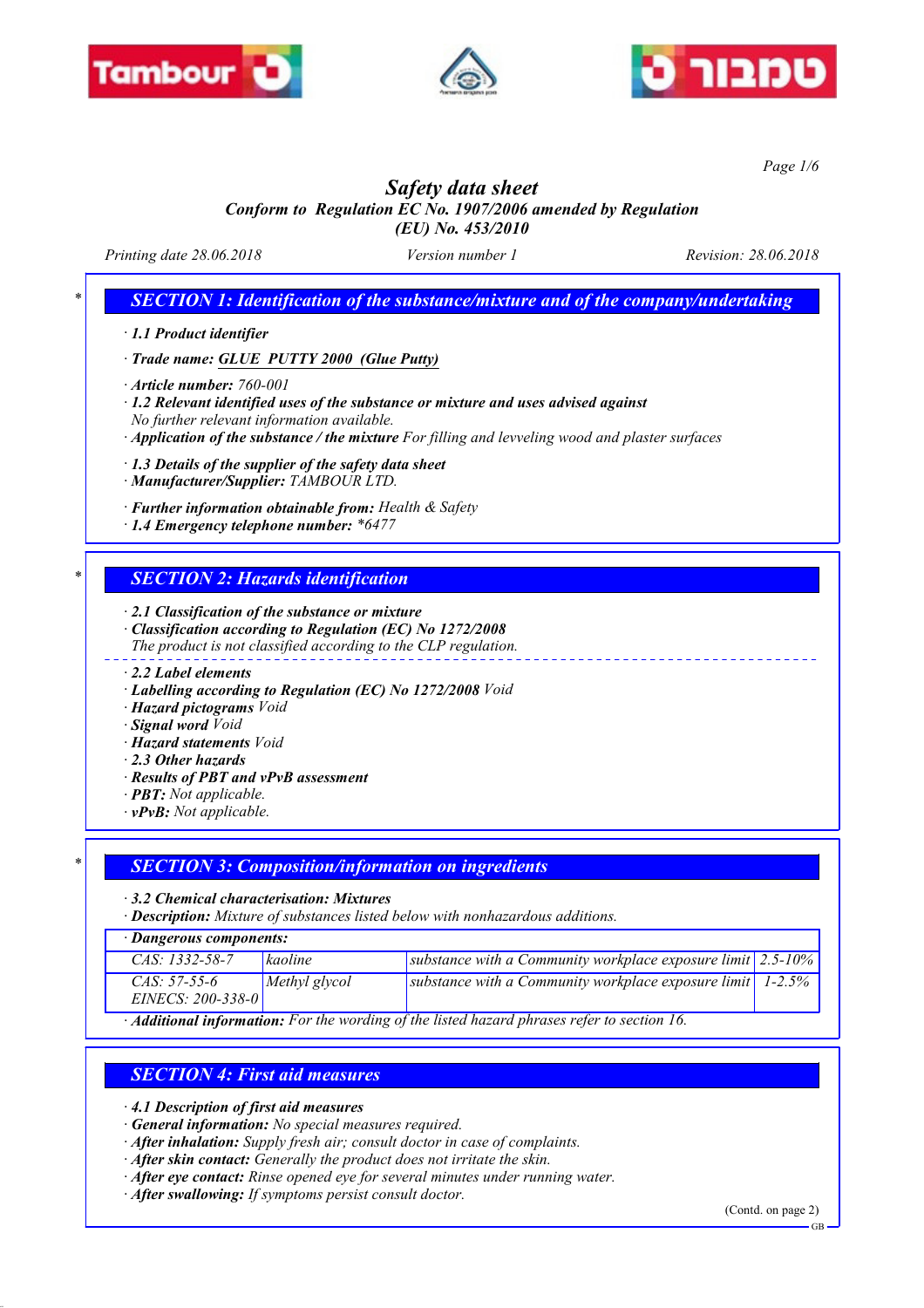*Printing date 28.06.2018 Version number 1 Revision: 28.06.2018*

*Trade name: GLUE PUTTY 2000 (Glue Putty)*

(Contd. of page 1)

- *· 4.2 Most important symptoms and effects, both acute and delayed No further relevant information available.*
- *· 4.3 Indication of any immediate medical attention and special treatment needed*

*No further relevant information available.*

## *\* SECTION 5: Firefighting measures*

*· 5.1 Extinguishing media*

- *· Suitable extinguishing agents: Use fire extinguishing methods suitable to surrounding conditions.*
- *· 5.2 Special hazards arising from the substance or mixture No further relevant information available.*
- *· 5.3 Advice for firefighters*
- *· Protective equipment: No special measures required.*

## *\* SECTION 6: Accidental release measures*

*· 6.1 Personal precautions, protective equipment and emergency procedures Not required.*

- *· 6.2 Environmental precautions: Do not allow to enter sewers/ surface or ground water.*
- *· 6.3 Methods and material for containment and cleaning up:*
- *Absorb with liquid-binding material (sand, diatomite, acid binders, universal binders, sawdust).*
- *· 6.4 Reference to other sections*
- *No dangerous substances are released.*
- *See Section 7 for information on safe handling.*
- *See Section 8 for information on personal protection equipment.*
- *See Section 13 for disposal information.*

## *SECTION 7: Handling and storage*

*· 7.1 Precautions for safe handling No special measures required.*

*· Information about fire - and explosion protection: No special measures required.*

- *· 7.2 Conditions for safe storage, including any incompatibilities*
- *· Storage:*
- *· Requirements to be met by storerooms and receptacles: No special requirements.*
- *· Information about storage in one common storage facility: Not required.*
- *· Further information about storage conditions: None.*
- *· 7.3 Specific end use(s) No further relevant information available.*

### *\* SECTION 8: Exposure controls/personal protection*

- *· Additional information about design of technical facilities: No further data; see item 7.*
- *· 8.1 Control parameters*

*· Ingredients with limit values that require monitoring at the workplace:*

*1332-58-7 kaoline*

*WEL (Great Britain) Long-term value: 2 mg/m³*

*57-55-6 Methyl glycol*

*WEL (Great Britain) Long-term value: 474\* 10\*\* mg/m³, 150\* ppm \*total vapour and particulates \*\*particulates*

*· Additional information: The lists valid during the making were used as basis.*

- *· 8.2 Exposure controls*
- *· Personal protective equipment:*
- *· General protective and hygienic measures:*
- *The usual precautionary measures are to be adhered to when handling chemicals.*
- *· Respiratory protection: Not required.*

(Contd. on page 3)

GB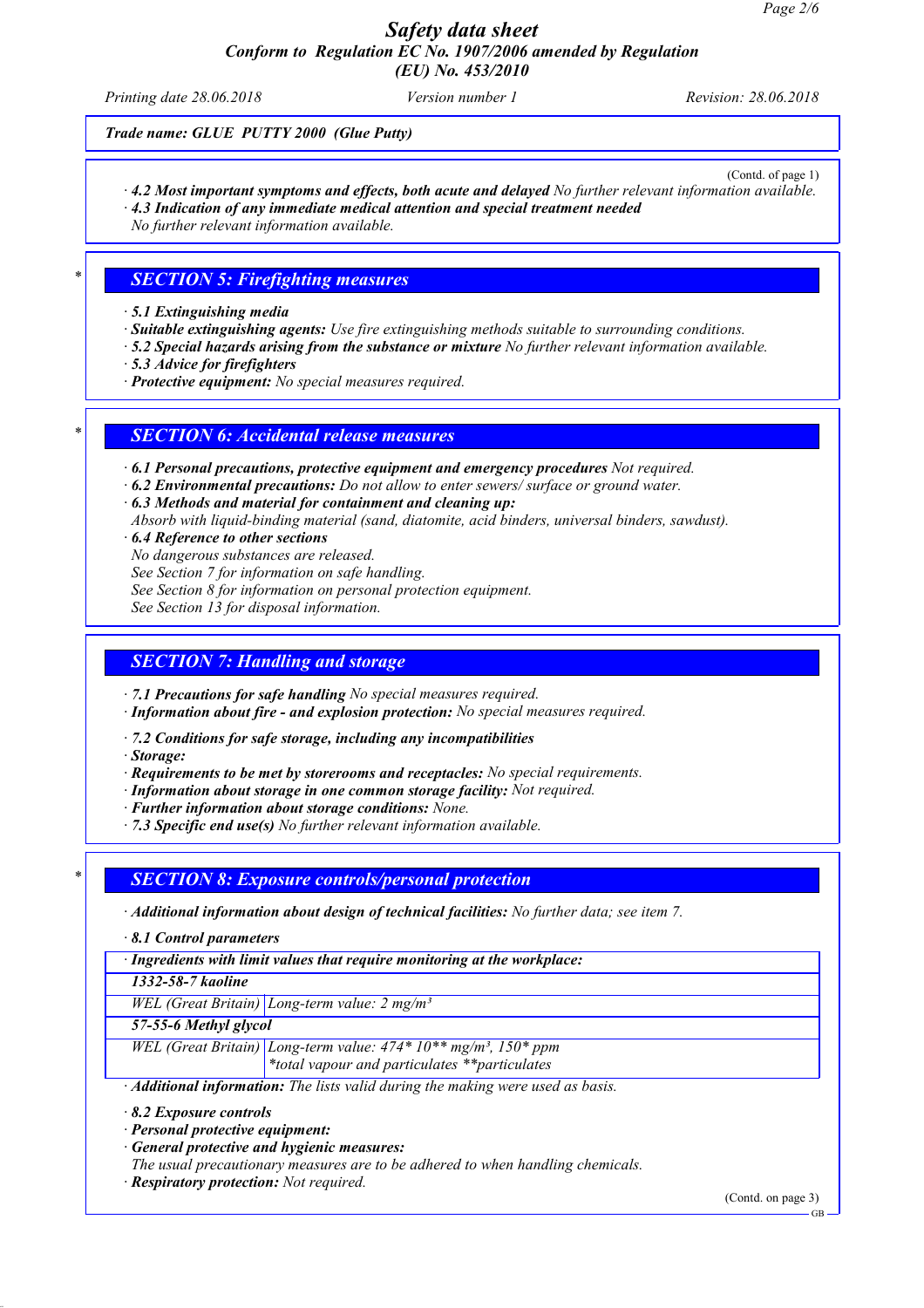*Printing date 28.06.2018 Version number 1 Revision: 28.06.2018*

(Contd. of page 2)

### *Trade name: GLUE PUTTY 2000 (Glue Putty)*

#### *· Protection of hands:*

*The glove material has to be impermeable and resistant to the product/ the substance/ the preparation. Due to missing tests no recommendation to the glove material can be given for the product/ the preparation/ the chemical mixture.*

*Selection of the glove material on consideration of the penetration times, rates of diffusion and the degradation*

#### *· Material of gloves*

*The selection of the suitable gloves does not only depend on the material, but also on further marks of quality and varies from manufacturer to manufacturer. As the product is a preparation of several substances, the resistance of the glove material can not be calculated in advance and has therefore to be checked prior to the application.*

*· Penetration time of glove material*

*The exact break trough time has to be found out by the manufacturer of the protective gloves and has to be observed.*

*· Eye protection: Goggles recommended during refilling*

| 9.1 Information on basic physical and chemical properties |                                               |  |
|-----------------------------------------------------------|-----------------------------------------------|--|
| · General Information                                     |                                               |  |
| $\cdot$ Appearance:                                       |                                               |  |
| Form:                                                     | Fluid                                         |  |
| Colour:                                                   | According to product specification            |  |
| $\cdot$ Odour:                                            | Characteristic                                |  |
| · Odour threshold:                                        | Not determined.                               |  |
| $\cdot$ pH-value:                                         | Not determined.                               |  |
| $\cdot$ Change in condition                               |                                               |  |
| Melting point/freezing point:                             | <b>Undetermined</b>                           |  |
| Initial boiling point and boiling range: $100 °C$         |                                               |  |
| · Flash point:                                            | Not applicable.                               |  |
| · Flammability (solid, gas):                              | Not applicable.                               |  |
| $\cdot$ Decomposition temperature:                        | Not determined.                               |  |
| $\cdot$ Auto-ignition temperature:                        | Product is not selfigniting.                  |  |
| · Explosive properties:                                   | Product does not present an explosion hazard. |  |
| · Explosion limits:                                       |                                               |  |
| Lower:                                                    | Not determined.                               |  |
| <b>Upper:</b>                                             | Not determined.                               |  |
| · Vapour pressure:                                        | Not determined.                               |  |
| · Density:                                                | Not determined.                               |  |
| $\cdot$ Relative density                                  | Not determined.                               |  |
| Vapour density                                            | Not determined.                               |  |
| $\cdot$ Evaporation rate                                  | Not determined.                               |  |
| · Solubility in / Miscibility with                        |                                               |  |
| water:                                                    | Not miscible or difficult to mix.             |  |
| · Partition coefficient: n-octanol/water:                 | Not determined.                               |  |
| · Viscosity:                                              |                                               |  |
| Dynamic:                                                  | Not determined.                               |  |
| Kinematic:                                                | Not determined.                               |  |

GB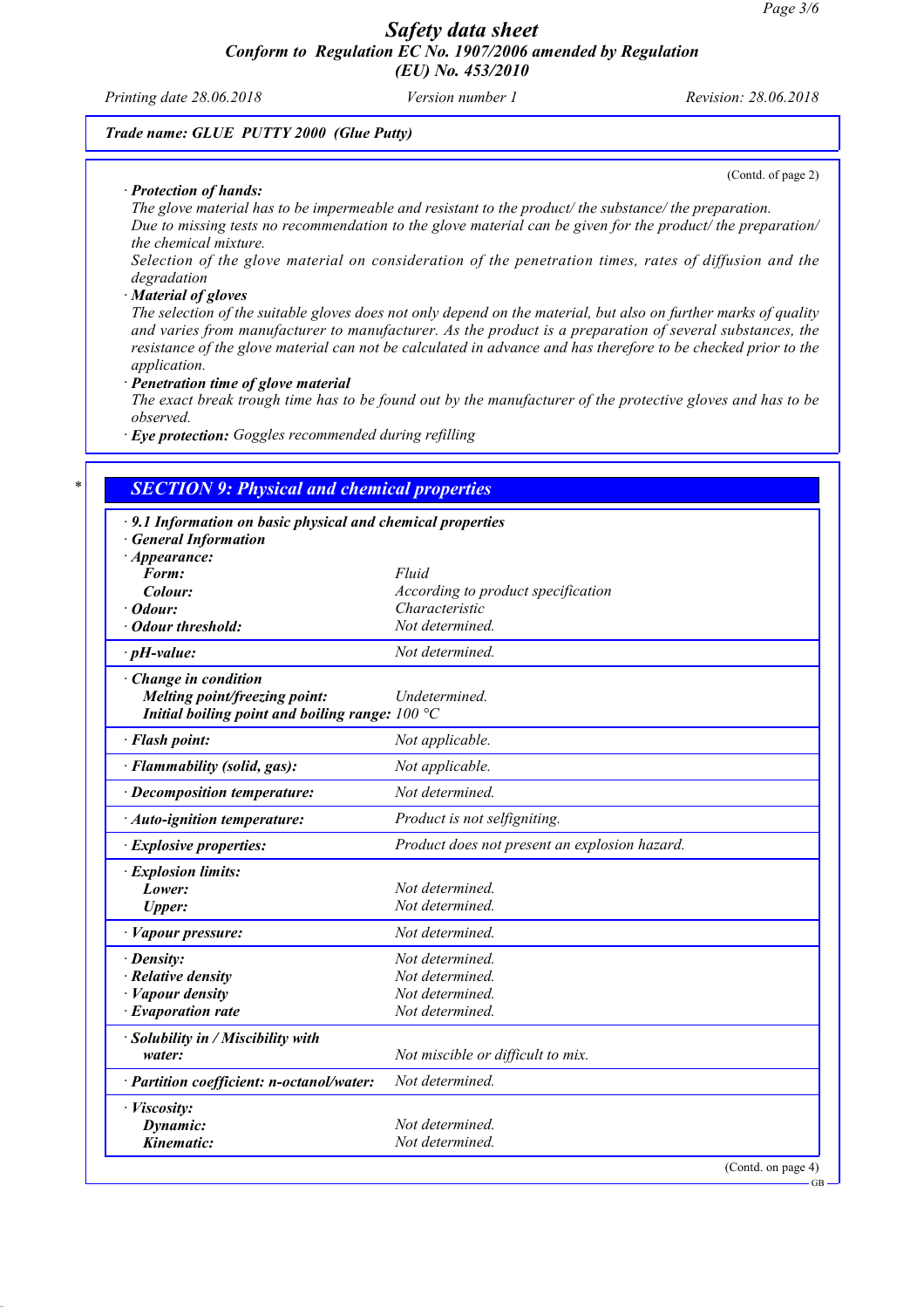*Printing date 28.06.2018 Version number 1 Revision: 28.06.2018*

*Trade name: GLUE PUTTY 2000 (Glue Putty)*

|                                                          |                                                     | (Contd. of page 3) |
|----------------------------------------------------------|-----------------------------------------------------|--------------------|
| · Solvent content:<br><b>Organic solvents:</b><br>Water: | $1.6\%$<br>$21.7\%$                                 |                    |
| <b>VOC</b> Content                                       | $1.55\%$                                            |                    |
| <b>Solids content:</b><br>$\cdot$ 9.2 Other information  | 67.8%<br>No further relevant information available. |                    |

### *\* SECTION 10: Stability and reactivity*

*· 10.1 Reactivity No further relevant information available.*

- *· 10.2 Chemical stability*
- *· Thermal decomposition / conditions to be avoided: No decomposition if used according to specifications.*
- *· 10.3 Possibility of hazardous reactions No dangerous reactions known.*
- *· 10.4 Conditions to avoid No further relevant information available.*
- *· 10.5 Incompatible materials: No further relevant information available.*
- *· 10.6 Hazardous decomposition products: No dangerous decomposition products known.*

## *\* SECTION 11: Toxicological information*

*· 11.1 Information on toxicological effects*

- *· Acute toxicity Based on available data, the classification criteria are not met.*
- *· Primary irritant effect:*
- *· Skin corrosion/irritation Based on available data, the classification criteria are not met.*
- *· Serious eye damage/irritation Based on available data, the classification criteria are not met.*
- *· Respiratory or skin sensitisation Based on available data, the classification criteria are not met.*
- *· CMR effects (carcinogenity, mutagenicity and toxicity for reproduction)*
- *· Germ cell mutagenicity Based on available data, the classification criteria are not met.*
- *· Carcinogenicity Based on available data, the classification criteria are not met.*
- *· Reproductive toxicity Based on available data, the classification criteria are not met.*

*· STOT-single exposure Based on available data, the classification criteria are not met.*

- *· STOT-repeated exposure Based on available data, the classification criteria are not met.*
- *· Aspiration hazard Based on available data, the classification criteria are not met.*

### *\* SECTION 12: Ecological information*

*· 12.1 Toxicity*

- *· Aquatic toxicity: No further relevant information available.*
- *· 12.2 Persistence and degradability No further relevant information available.*
- *· 12.3 Bioaccumulative potential No further relevant information available.*
- *· 12.4 Mobility in soil No further relevant information available.*
- *· Additional ecological information:*
- *· General notes:*
- *Water hazard class 1 (German Regulation) (Self-assessment): slightly hazardous for water Do not allow undiluted product or large quantities of it to reach ground water, water course or sewage system.*
- *· 12.5 Results of PBT and vPvB assessment*
- *· PBT: Not applicable.*
- *· vPvB: Not applicable.*
- *· 12.6 Other adverse effects No further relevant information available.*

(Contd. on page 5)

GB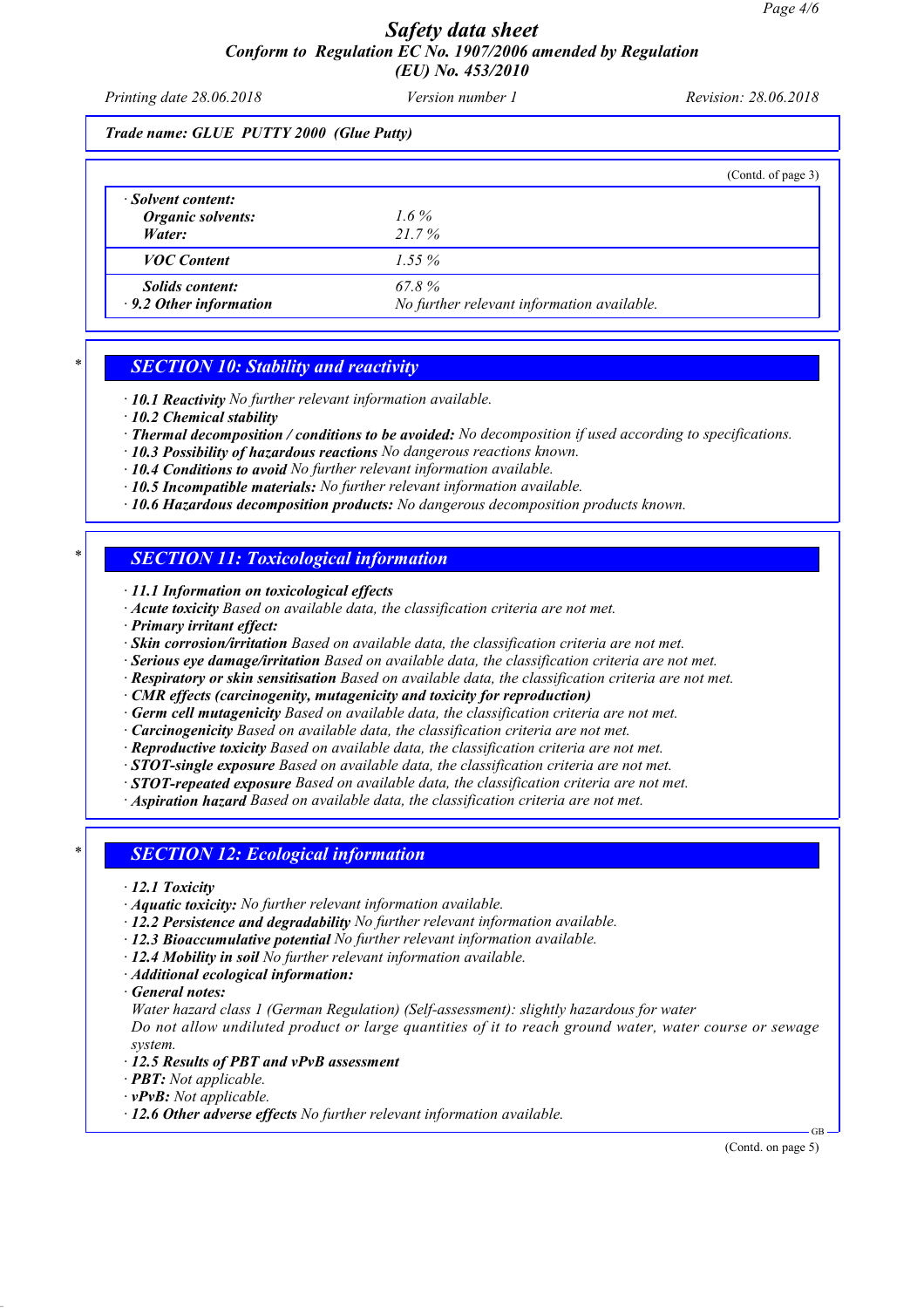*Printing date 28.06.2018 Version number 1 Revision: 28.06.2018*

*Trade name: GLUE PUTTY 2000 (Glue Putty)*

(Contd. of page 4)

### *SECTION 13: Disposal considerations*

*· 13.1 Waste treatment methods*

*· Recommendation Smaller quantities can be disposed of with household waste.*

*· Uncleaned packaging:*

*· Recommendation: Disposal must be made according to official regulations.*

### *\* SECTION 14: Transport information*

| $\cdot$ 14.1 UN-Number<br>ADR, ADN, IMDG, IATA               | Void            |  |
|--------------------------------------------------------------|-----------------|--|
| $\cdot$ 14.2 UN proper shipping name<br>ADR, ADN, IMDG, IATA | Void            |  |
| $\cdot$ 14.3 Transport hazard class(es)                      |                 |  |
| ADR, ADN, IMDG, IATA                                         |                 |  |
| · Class                                                      | Void            |  |
| 14.4 Packing group<br>$\cdot$ ADR, IMDG, IATA                | Void            |  |
| $\cdot$ 14.5 Environmental hazards:                          |                 |  |
| $\cdot$ Marine pollutant:                                    | No              |  |
| $\cdot$ 14.6 Special precautions for user                    | Not applicable. |  |
| $\cdot$ 14.7 Transport in bulk according to Annex II of      |                 |  |
| <b>Marpol and the IBC Code</b>                               | Not applicable. |  |
| · UN "Model Regulation":                                     | Void            |  |

## *\* SECTION 15: Regulatory information*

*· 15.1 Safety, health and environmental regulations/legislation specific for the substance or mixture*

*· Labelling according to Regulation (EC) No 1272/2008 Void*

*· Hazard pictograms Void*

*· Signal word Void*

*· Hazard statements Void*

*· Directive 2012/18/EU*

*· Named dangerous substances - ANNEX I None of the ingredients is listed.*

*· National regulations:*

*· Technical instructions (air):*

| <b>Class</b> | <i>Share in %</i> |
|--------------|-------------------|
| Wasser       | 21.7              |
|              | 16                |

*· Waterhazard class: Water hazard class 1 (Self-assessment): slightly hazardous for water.*

*· 15.2 Chemical safety assessment: A Chemical Safety Assessment has not been carried out.*

## *SECTION 16: Other information*

*This information is based on our present knowledge. However, this shall not constitute a guarantee for any specific product features and shall not establish a legally valid contractual relationship.*

(Contd. on page 6)

GB